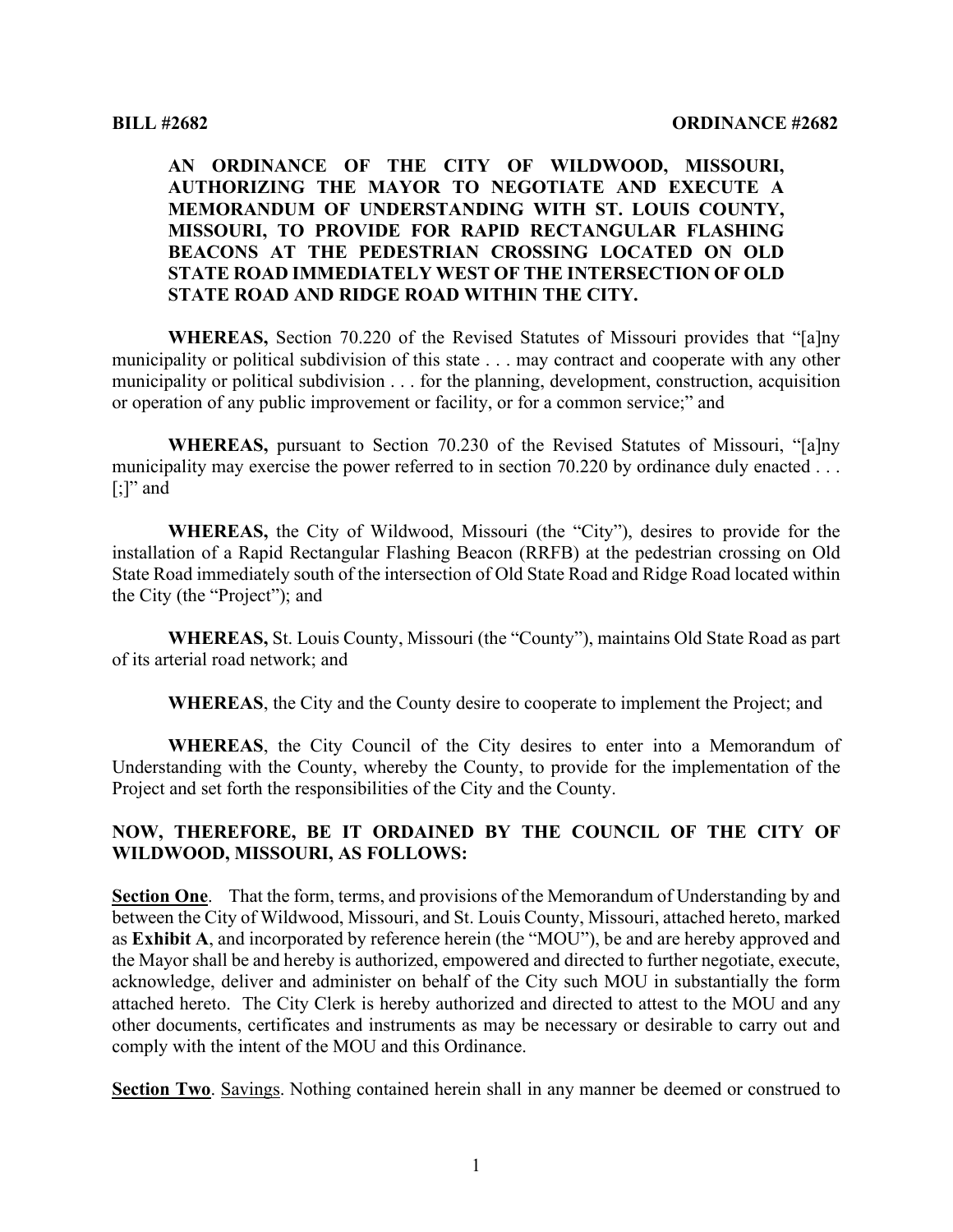alter, modify, supersede, supplant or otherwise nullify any other Ordinance of the City or the requirements thereof whether or not relating to or in any manner connected with the subject matter hereof, unless expressly set forth herein.

Section Three. Severability. If any term, condition, or provision of this Ordinance shall, to any extent, be held to be invalid or unenforceable, the remainder hereof shall be valid in all other respects and continue to be effective and each and every remaining provision hereof shall be valid and shall be enforced to the fullest extent permitted by law, it being the intent of the City Council that it would have enacted this Ordinance without the invalid or unenforceable provisions. In the event of a subsequent change in applicable law so that the provision which had been held invalid is no longer invalid, said provision shall thereupon return to full force and effect without further action by the City and shall thereafter be binding.

**Section Four.** Effective Date. This Ordinance shall be in full force and effect from and after its passage and approval.

This Bill was passed and approved this day of , 2022, by the Council of the City of Wildwood, Missouri, after having been read by title or in full two (2) times prior to its passage.

Presiding Officer James R. Bowlin, Mayor

ATTEST: ATTEST:

City Clerk City Clerk

 $\frac{1}{2}$  ,  $\frac{1}{2}$  ,  $\frac{1}{2}$  ,  $\frac{1}{2}$  ,  $\frac{1}{2}$  ,  $\frac{1}{2}$  ,  $\frac{1}{2}$  ,  $\frac{1}{2}$  ,  $\frac{1}{2}$  ,  $\frac{1}{2}$  ,  $\frac{1}{2}$  ,  $\frac{1}{2}$  ,  $\frac{1}{2}$  ,  $\frac{1}{2}$  ,  $\frac{1}{2}$  ,  $\frac{1}{2}$  ,  $\frac{1}{2}$  ,  $\frac{1}{2}$  ,  $\frac{1$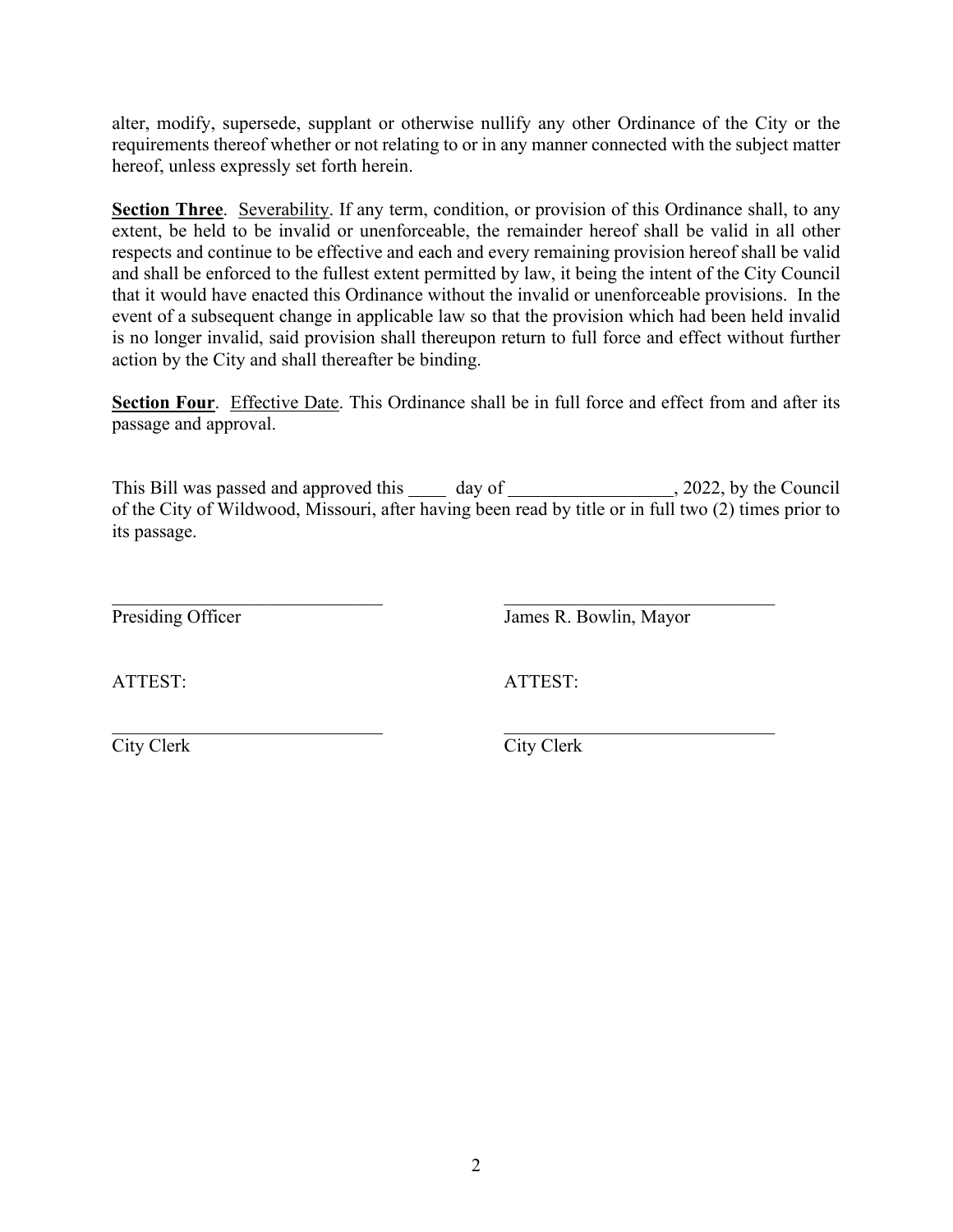#### **EXHIBIT A**

# **MEMORANDUM OF UNDERSTANDING BETWEEN ST. LOUIS COUNTY, MISSOURI AND CITY OF WILDWOOD, MISSOURI TO PROVIDE RAPID RECTANGULAR FLASHING BEACONS AT OLD STATE ROAD AND RIDGE ROAD**

THIS MEMORANDUM OF UNDERSTANDING (MOU) made and entered as of the last date listed below, by and between St. Louis County, Missouri, a Charter County of the State of Missouri (COUNTY), and the City of Wildwood, Missouri, a municipal corporation, (CITY).

WHEREAS, CITY desires the installation of a Rapid Rectangular Flashing Beacon (RRFB) at the pedestrian crossing on Old State Road immediately south of the intersection of Old State Road and Ridge Road, hereinafter called PROJECT; and

WHEREAS, COUNTY maintains Old State Road as part of the arterial road network; and WHEREAS, COUNTY and CITY desire to cooperate to implement the PROJECT quickly. NOW, THEREFORE, CITY and COUNTY agree to the following:

1. SCOPE OF WORK – This PROJECT will provide for the installation and maintenance of an RRFB at the pedestrian crosswalk immediately south of the intersection of Old State Road and Ridge Road.

#### 2. COUNTY RESPONSIBILITY

- a. COUNTY shall provide RRFB equipment to CITY for installation in COUNTY right of way.
- b. Upon completion of the PROJECT, the RRFB shall be the property of COUNTY and accepted as part of the COUNTY'S roadway system, and shall be under the exclusive control of COUNTY. COUNTY shall maintain the RRFB after installation by the CITY.
- c. COUNTY shall issue a special use permit to CITY for the installation of the RRFB at no cost to the CITY.

#### 3. CITY RESPONSIBILITY

- a. CITY shall arrange for pickup of RRFB equipment from COUNTY.
- b. CITY shall, subject to Section 6 of this MOU, install RRFB equipment within 90 days of execution of this MOU.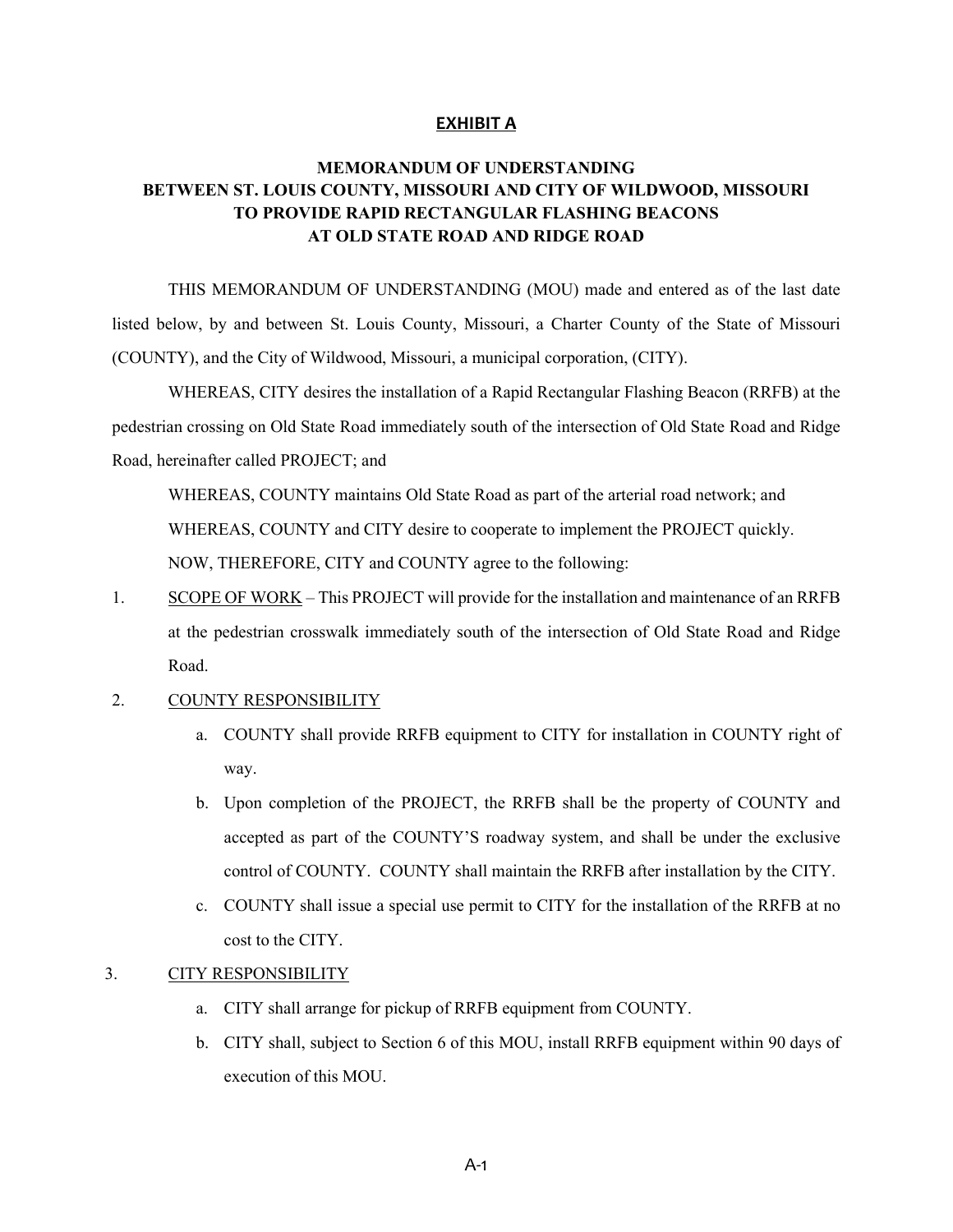- c. CITY shall be responsible for all additional materials, labor, traffic control, and permit requirements necessary to install the RRFB equipment provided by COUNTY.
- d. If CITY does not install the RRFB pursuant to subsection b of this Section 3, CITY shall return the RRFB equipment to COUNTY and this MOU shall be terminated.
- 4. CITY shall obtain a no-cost special use permit from COUNTY to install the RRFB in COUNTY right-of-way.
- 5. PAYMENT No payment shall be exchanged between COUNTY and CITY for any provision of this MOU.
- 6. FORCE MAJEURE AND OTHER EXTENSIONS OF TIME FOR PERFORMANCE. Neither party shall be considered in breach or default of their respective obligations under this MOU, and times for performance of obligations hereunder shall be extended in the event of any delay caused by force majeure, including without limitation, for purposes of this MOU, legal proceedings (including, but not limited to, condemnation or eminent domain proceedings), orders of any kind of any court or governmental body, strikes, lockouts, labor disputes, labor shortages, riots, acts of God, epidemics, landslides, lightning, earthquake, fire or other casualties, breakage, explosions, storm washouts, droughts, tornadoes, cyclones, floods, adverse weather conditions, unusually wet soil conditions, war, invasion or acts of public enemy, serious accidents, arrests, failure of utilities, governmental restrictions or priorities, issuance of any permits and/or legal authorization by a necessary governmental entity, shortage or delay in shipment of material or fuel, or other like causes beyond the responsible party's reasonable control. The party claiming any extension caused by force majeure shall, within thirty (30) days after the event of force majeure, notify the other party in writing of the occurrence of such event and shall have the burden of proof in establishing such cause.
- 7. CHANGES Changes to this MOU shall be accomplished by an amendment signed and approved by duly authorized representatives of COUNTY and CITY.